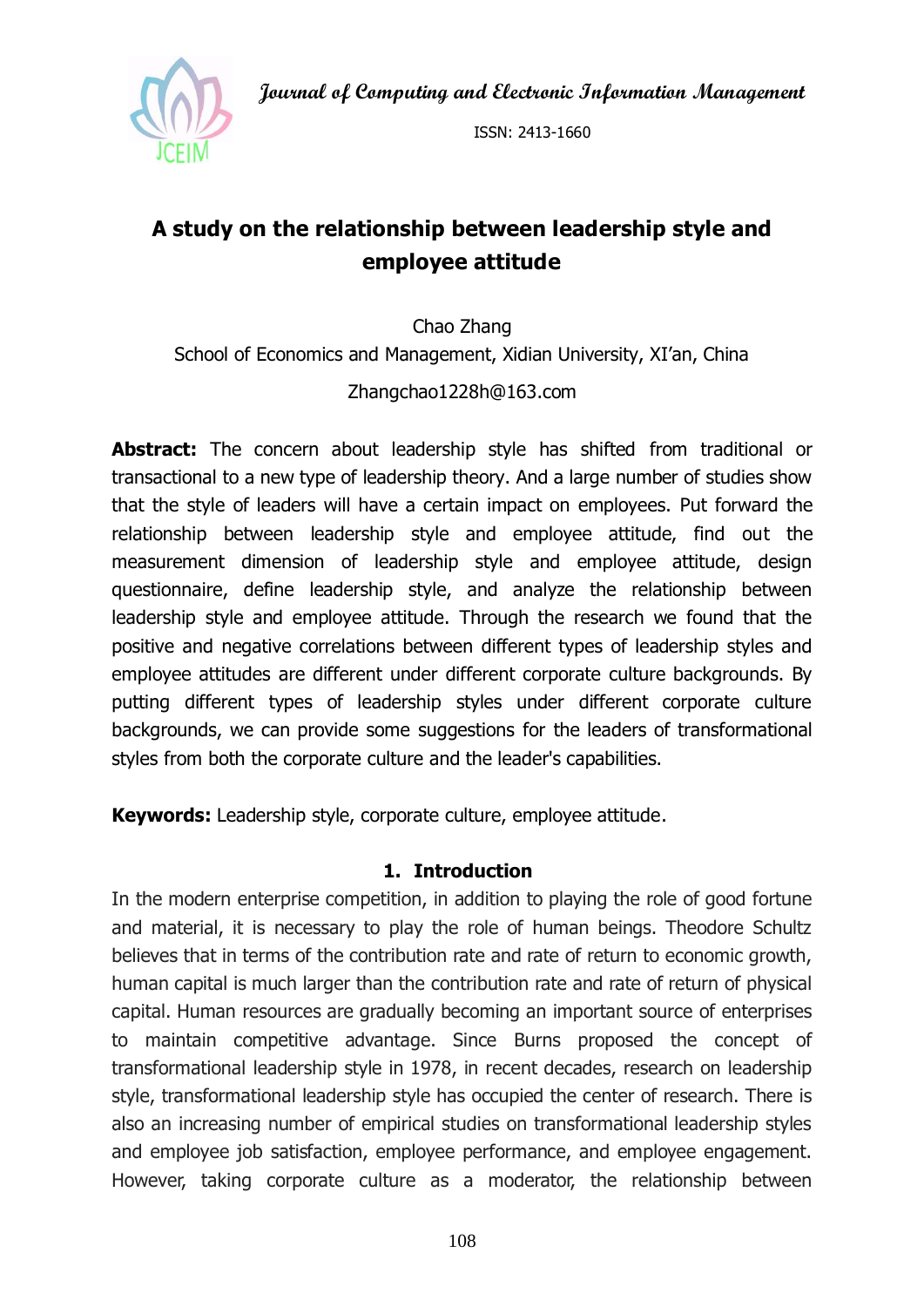transformative leadership style and employee attitude is still in its infancy. With the rapid development of information, this requires that the leaders of the company must have a quick and agile response, study the relationship between leadership style and employee attitude, and better understand the real needs of employees, so as to better inspire The potential of employees.

### **2. Literature review**

2.1 Research on Transformational Leadership Style

In his classic book Leadership, sociologist Burns believes that "leaders can motivate followers to better achieve the goals of leaders and followers, and then define transformational leadership as a leader by making employee awareness The importance and responsibility of the tasks undertaken in your own business, stimulating the high-level needs of employees or expanding the needs and aspirations of employees, so that employees exceed personal interests for the team, the enterprise and greater political interests (Burns, 1978). "Transformative leadership means that leaders can instill ethical values and ideas into their employees and can motivate employees' attitudes. In addition to being able to guide employees through their tasks, leaders can motivate their ideas, change employee attitudes, enhance employee beliefs and employee values, and enable employees to better engage themselves in their work. Going to create greater benefits for the company.

In 1978, Burns proposed that transformational leadership refers to the quality and philosophy of the leader's own high quality, inspiring and motivating the employees' motivation, so that the employees can work wholeheartedly and get promotion and promotion. The original leader will be the driving force behind change. It is an interactive process between leaders and employees, both of which are constantly improving their needs and motivations.

In 1985, Bass proposed to give individualized care to subordinates. Guided by transformational leadership, employees turn their own interests into higher ideals that pursue the vision of the organization[1].

In 1991, Leithwood proposed that the source of transformational leadership is the vision of the leader's description, and through the stimulation, sharing, and care of the members of the organization, the employees' expectations and ideas are continuously improved and improved during the organization activities. The development of the organization has optimistic expectations.

In 1997, Fields and Herold proposed that transformational leadership can achieve this vision of employees and demonstrate their shared vision through the leadership of the leader itself, so that employees can get rid of this mere mechanical exchange of interests.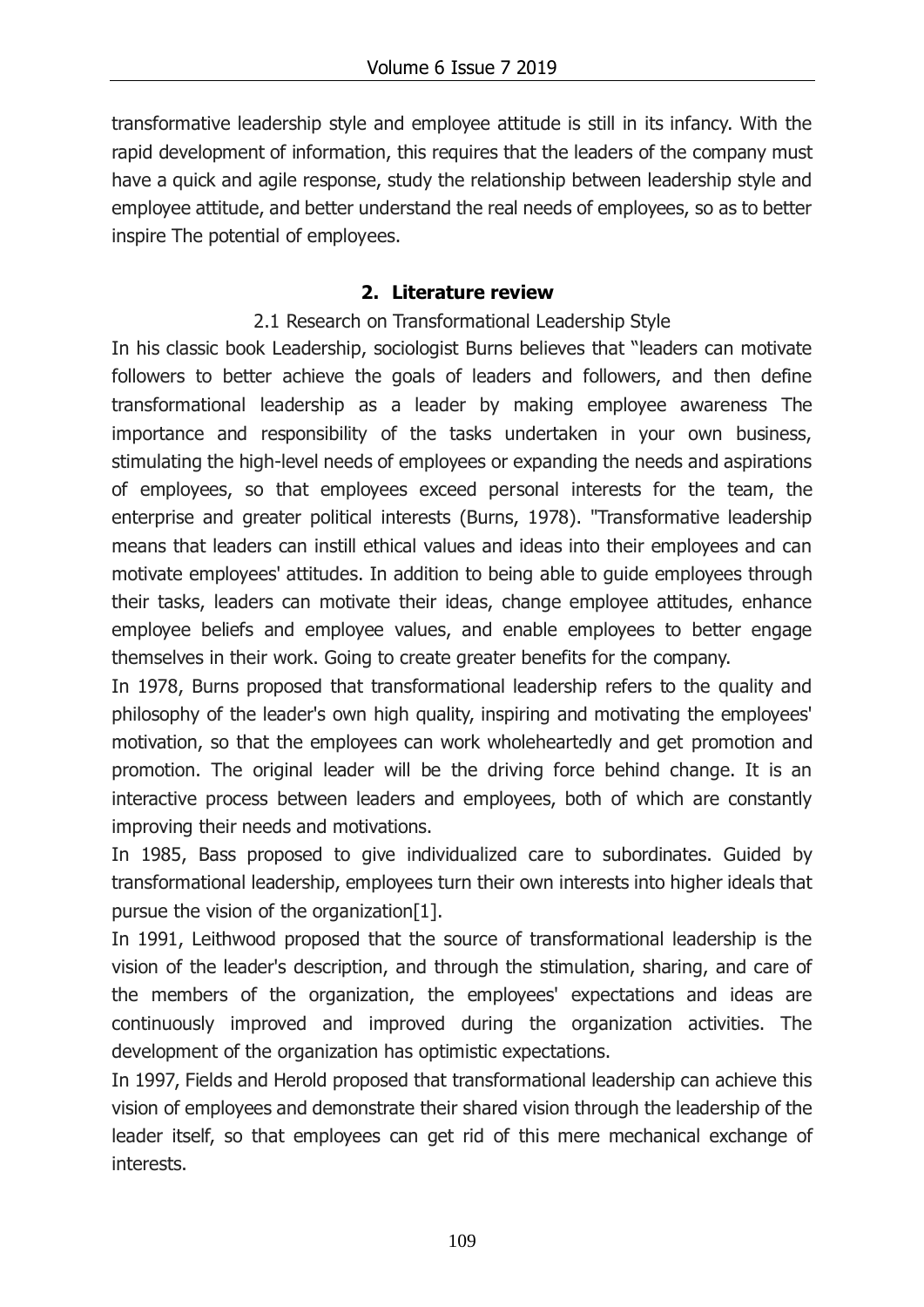In 2006, scholars Li Chaoping and Shi Kan in China's domestic context, the research found that transformational leadership has an impact on employees' work attitudes, and because of the different dimensions of transformational leadership, there are different influences on the different dimensions of employees' work attitudes.

2.2 Research on Transformational Leadership Style and Employees Research on the relationship between transformational leadership style and employees, domestic and foreign scholars have involved a lot, most of them are based on a certain intermediary variable to study, such as employee organizational trust, organizational justice, organizational identity, task conflict Intermediary variables are used to study the relationship between the two. At present, the research and measurement of transformational leadership style in China is mainly from the four dimensions of leadership charm, vision incentive, morality and individual care.

Liu Hui et al. (2014) collect data by snowballing to make transformational leadership and parents are the impact of leadership on employee job satisfaction. The comparison found that not all dimensions that constitute transformational leadership style can work with employees. Satisfaction is positively related, there is a positive correlation between morality, vision and personal care and job satisfaction, but there is no significant correlation with the charm of leaders.

Zhang Xiaojun (2013) conducted an empirical study on a high-tech enterprise in Nanjing, based on psychological capital as a mediator variable: the visionary incentives, intellectual stimulation and personalized care of transformational leadership have positive effects on employee innovation behavior.

Liu Chao et al. (2013) used organizational fairness as a mediator variable. The research on transformational leadership style and employee job satisfaction found that transformational leadership style has a significant direct impact on employee job satisfaction, and also through distribution fairness and information fairness. Indirect impact.

Chen Yongxia, Jia Liangding, et al. (2006) took the domestic enterprise management personnel as the research object. The research found that with the psychological authorization as the intermediary variable, the transformational leadership style is positively related to the employee organizational commitment.

In the domestic context of China, Li Chaoping and Shi Kan (2006) found that transformational leadership has an impact on employees' work attitudes, and because of the different dimensions of transformational leadership, there are different influences on the different dimensions of employees' work attitudes.

Therefore, according to the above literature, the research first finds the measurement dimension of leadership style and employee attitude, and defines what type of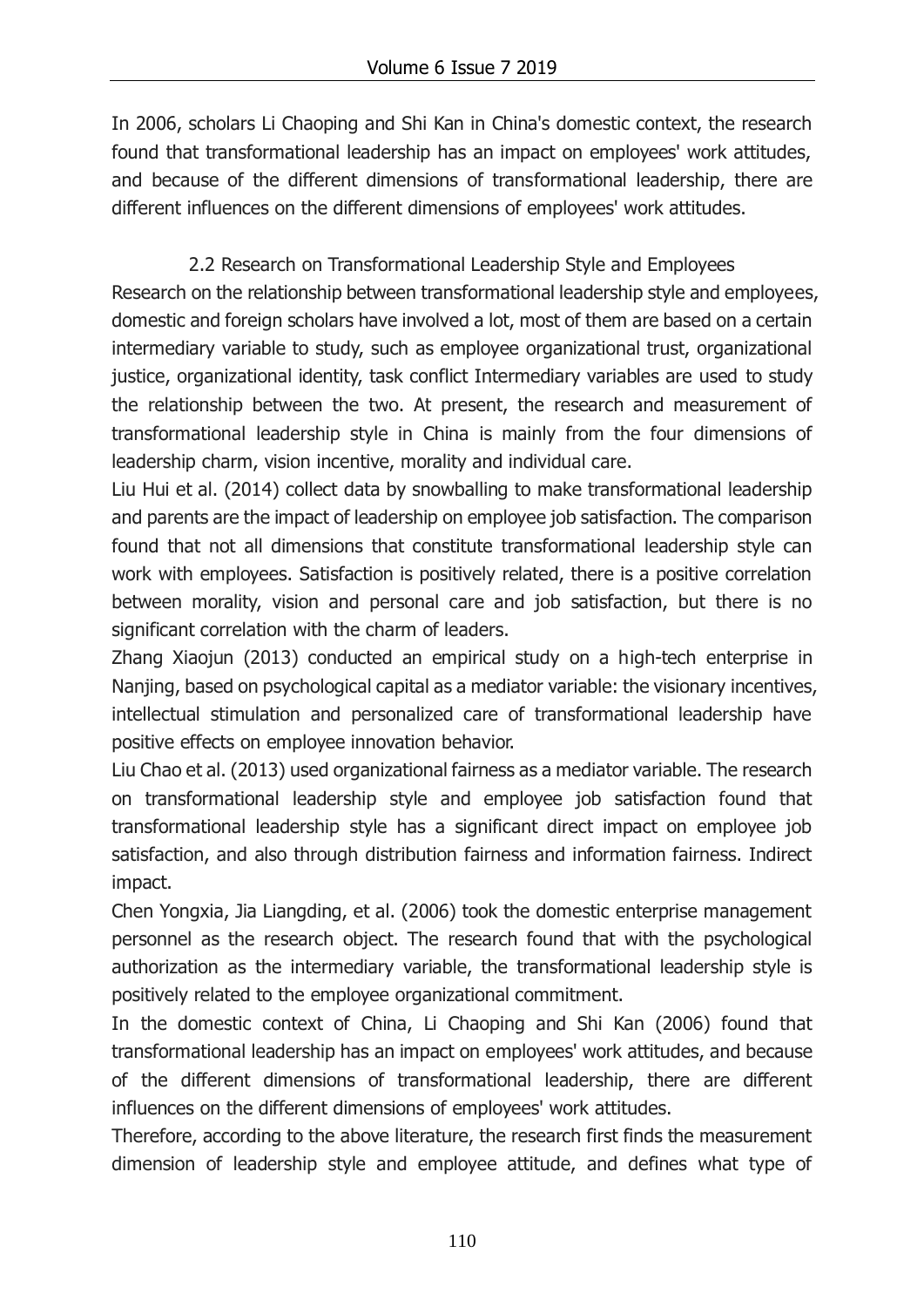leadership style the leader belongs to. Using the corporate culture of regulatory variables, we measured the impact of corporate culture on leadership style, the influence of leadership style on employee attitudes, and the impact of transformational leadership style on company employees' attitudes. Through the empirical analysis part of the leader's management ability on the leadership style, the leader can find a better leadership style that suits him.

Table 1 Experimental matrix Ethanol and methanol to the main diesel fuel

| Mixture       | Percentages of the added | alcohol by volume |
|---------------|--------------------------|-------------------|
| <b>Diesel</b> | 456                      | 123               |
| Ethanol       | 789                      | 678               |

The experimental results obtained concluded that the dishonor mixtures improved the torque and the thermal efficiency of the engine compared to the pure Diesel samples shown in Fig. 1





To every function need, we do paired comparison of the satisfied degree of all alternatives, and build paired comparison matrixes, then by using the optimization model, we get the satisfied degree. The thermal efficiency showed significant variations between the different isohel mixtures and pure diesel for the Ethanol-Diesel and Methanol-Diesel mixtures [3-4].

## **3. Variable selection and research hypothesis**

The main research goal of this paper is to study the impact of transformational leadership style on employee attitudes. However, to define transformational leadership style and transactional leadership style from leadership style, multiple factor leadership questionnaires (Multifactor Leadership Q uestionnaire, MLQ) can be used. Part of the problem to measure the type of leadership style. In addition, the control variables are the employee's academic level, the company's geographic location, and the nature of the company; the adjustment variables are set to the company's culture and the ability of the leader. The questionnaire is mainly designed from the aspects of basic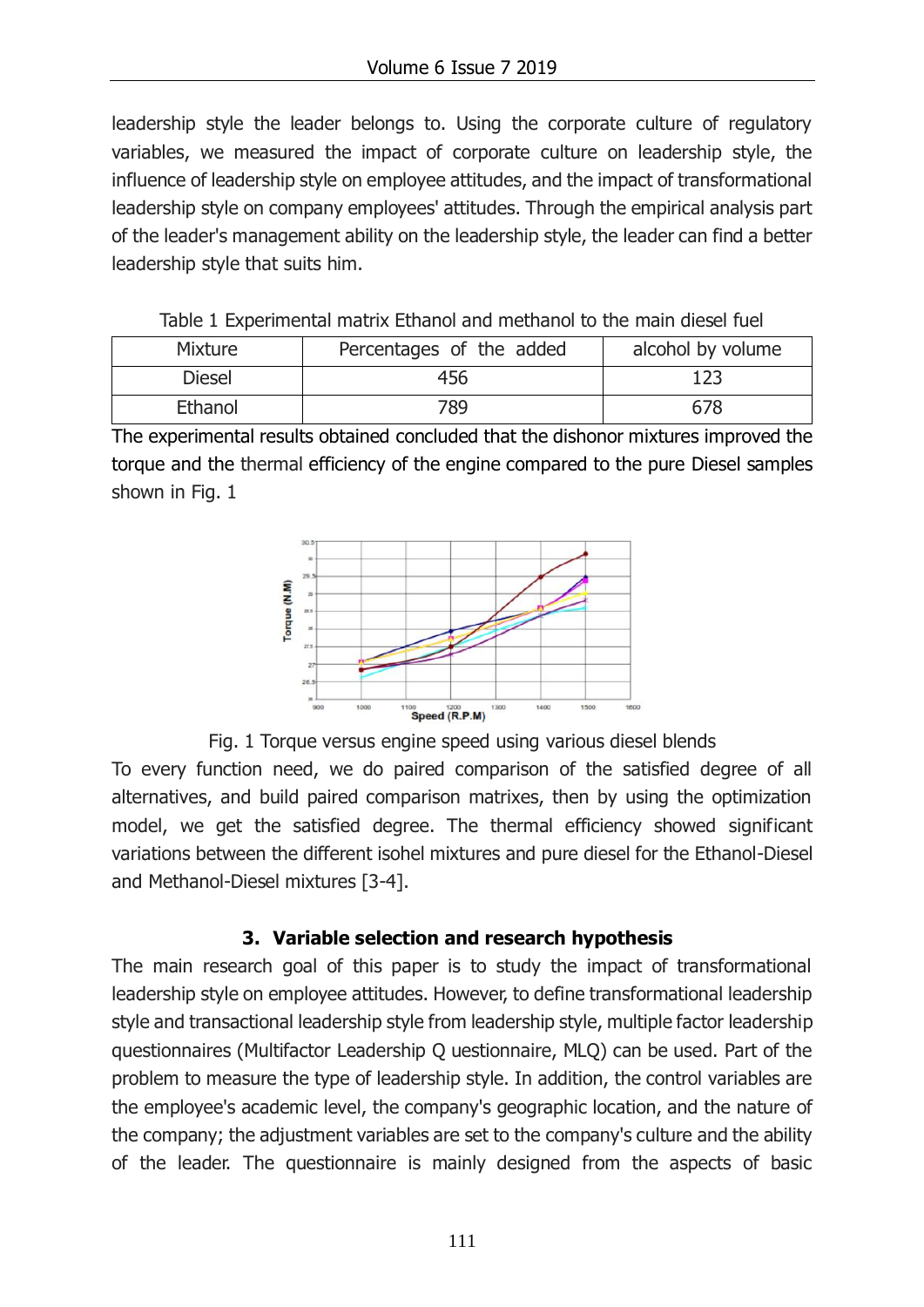information, leadership style, leadership management ability, corporate culture and employee attitude. We can conclude that the research model of this paper is shown in Figure 2.1 below:



Figure 2.1 Research model

3.1 Core Variable Measurement

#### 3.1.1 Measurement of leadership style

The most commonly used measurement tool for leadership style is the Multi-Band Leadership Questionnaire (MLQ) of the Bass Design Multi-Element Leadership Questionnaire in 1996. It divides leadership style into transformational, transactional, and laissez-faire. Therefore, the measurement of transformational leadership style in this paper is mainly the following four dimensions: leadership charm, vision incentives, morality, and individualized care. The questionnaire was taken using the Likert 5-point scale method.

#### 3.1.2 Measurement of corporate culture

The culture of a company refers to a consistent action and mode of thinking formed by a company's attitudes, thoughts, and behaviors. Deere and Kennedy believe that corporate culture has its own unique elements and structure. It is different from the corporate system and contains four elements: values, heroes, rituals and cultural networks. The narrow sense of corporate culture refers to the values and codes of conduct shared by employees in an enterprise, the basic spirit and corporate cohesion formed on the basis of the actual operation of the enterprise; the broad corporate culture includes, in addition to the narrow meaning, The elements of the enterprise's measures, organizations, and systems related to cultural construction, as well as the cultural behavior of employees and leaders that can be observed. We can see that corporate culture is no longer the simple enterprise system or the content of external publicity that we understand. He is more of a relationship between management ideas and corporate systems and corporate values.

According to the different tasks and business methods of the company, Deere and Kennedy divide the corporate culture into: tough guys, hard work, enjoyment, bet,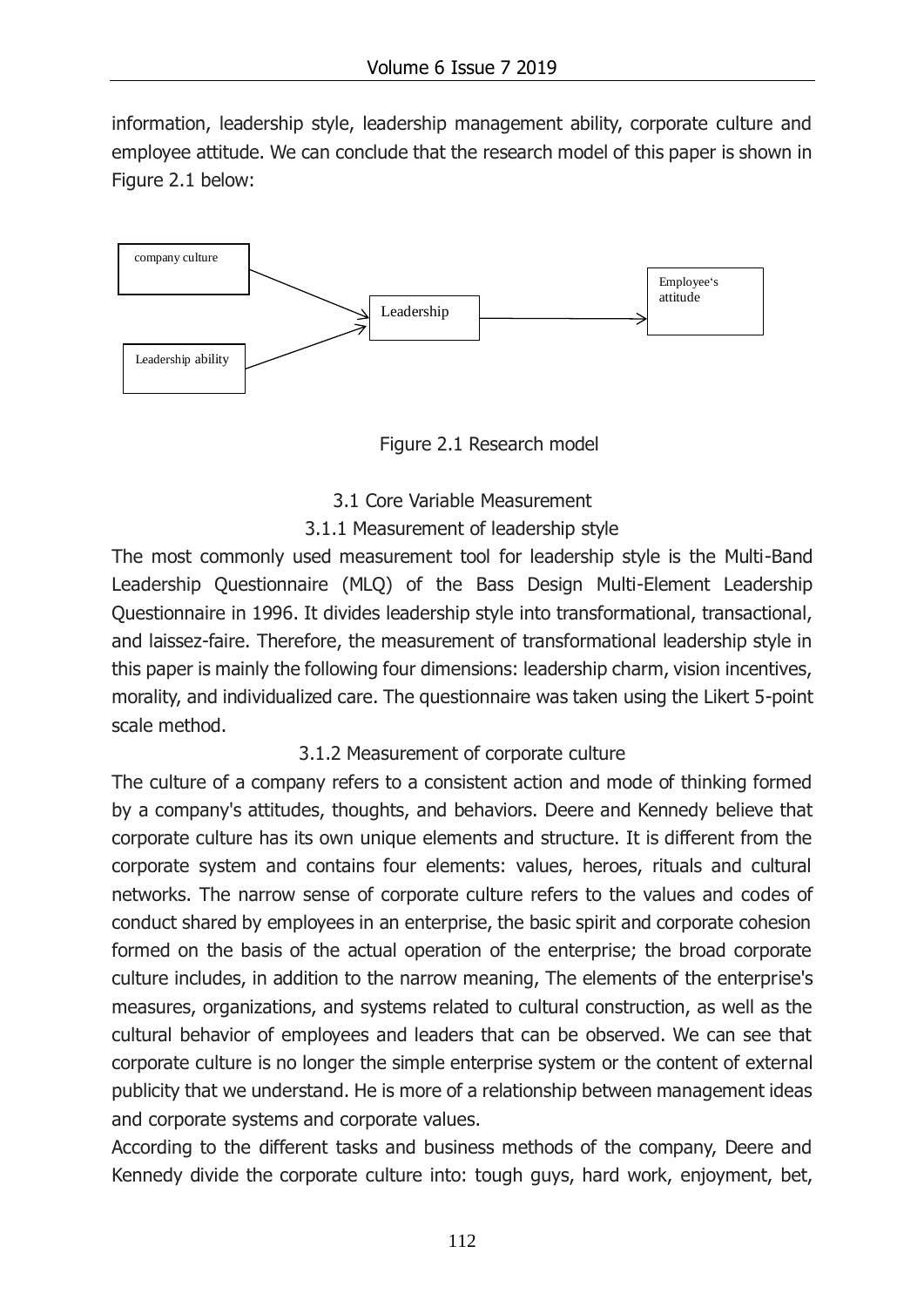and process.

3.1.3 Measurement of employee attitude

Employee attitude refers to the comprehensive characteristics that employees can maintain a more consistent response to a series of objective things in the enterprise. It refers to the actual reaction of employees to the objective things related to the enterprise. Employee attitudes include cognition, emotion and behavior (Wang Lin et al., 2009). The attitude of employees can directly reflect whether the leader's leadership style can adapt to the development of the company, and whether it can really promote the work of employees. Therefore, the study of employee attitude is particularly important.

Therefore, in this study, the attitude of employees is mainly measured by the following dimensions: cognition, emotion and behavior.

## 3.2 Research hypothesis

Under the adjustment of leadership management ability and corporate culture, the establishment of research models of leadership style and employee attitude, as well as previous domestic and international research findings, there is a correlation between leadership style and employee attitude. Therefore, based on the needs of the research, the following assumptions are made:

H1: In the context of a tough corporate culture, there is a positive correlation between transformational leadership and employee attitudes;

H2: In the context of working hard to enjoy the corporate culture, there is a positive correlation between transformational leadership and employee attitudes;

H3: In the context of a bet-type corporate culture, there is a positive correlation between transformational leadership and employee attitudes;

H4: In the context of process-based corporate culture, there is a negative correlation between transformational leadership and employee attitudes;

## **4. Empirical analysis**

#### 4.1 Data collection and descriptive statistical analysis

A total of 180 questionnaires were distributed, of which 168 questionnaires were collected. The questionnaires were all valid questionnaires, that is, 168 valid questionnaires were available, and the recovery rate was 93.3%. The data of 168 valid questionnaires were entered into SPSS19.0, and the descriptive statistical analysis was carried out on the control variables such as gender, age, working time, education level, company location, enterprise nature, and enterprise scale. The results are shown in Table 4.1 below.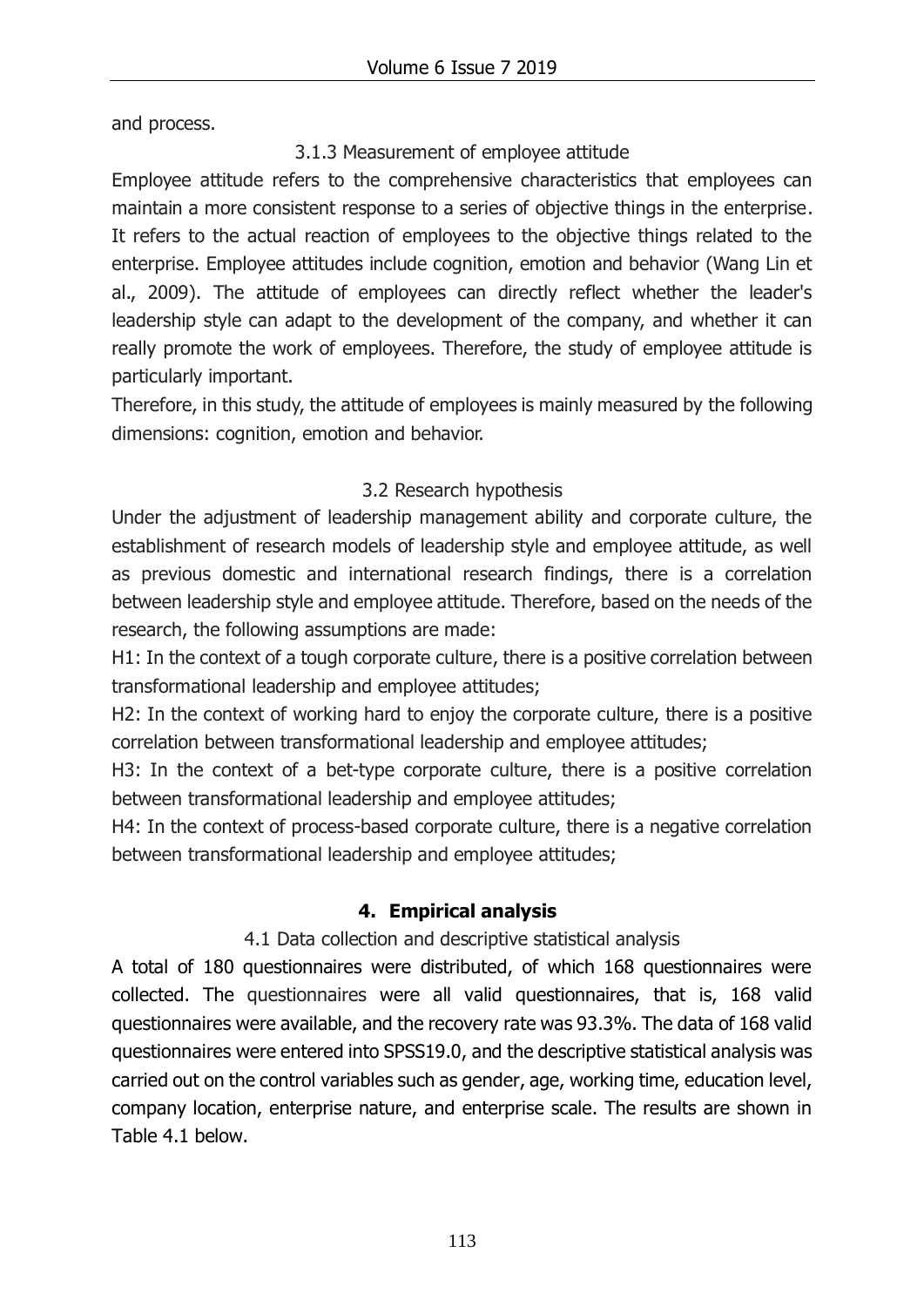| variable                 | Variable type              | Frequency      | Rate of Frequency |
|--------------------------|----------------------------|----------------|-------------------|
|                          | Male                       | 106            | 63.1              |
| gender                   | Female                     | 62             | 36.9              |
|                          | 25 or less                 | 112            | 66.7              |
|                          | $25 - 30$                  | 40             | 23.8              |
|                          | $31 - 40$                  | 11             | 6.5               |
| Age                      | 40 or more                 | 5              | 3.0               |
|                          | One year or less           | 96             | 57.1              |
|                          | $1 - 3$                    | 44             | 26.2              |
| Work time                | $-5$<br>$3-$               | 11             | 6.5               |
|                          | 5 years or more            | 17             | 10.1              |
|                          | High school and below      | 9              | 5.4               |
|                          | College degree             | 32             | 19.0              |
| Education                | bachelor                   | 112            | 66.7              |
| level                    | Master                     | 14             | 8.3               |
|                          | PhD and above              | $\mathbf{1}$   | 0.6               |
|                          | Eastern coast              | 98             | 58.3              |
|                          | North-east area            | $\overline{7}$ | 4.2               |
| <b>Business</b>          | Central Region             | 32             | 19                |
| location                 | Southwest Region           | 5              | $\mathsf{3}$      |
|                          | North-west region          | 26             | 15,5              |
|                          | State-owned enterprise     | 99             | 58.9              |
|                          | Sole proprietorship        | 14             | 8.3               |
|                          | Private enterprise         | 36             | 21.4              |
| Nature of                | Joint-stock company        | 6              | 3.6               |
| business                 | Restricted enterprise      | 11             | 6.5               |
|                          | Joint venture              | $\overline{2}$ | 1.2               |
|                          | Micro-enterprises          | 18             | 10.7              |
|                          | small companies            | 30             | 17.9              |
| <b>Business</b><br>scale | Medium-sized<br>enterprise | 61             | 36.3              |
|                          | large enterprise           | 59             | 35.1              |

Table 4.1 Distribution of basic information of survey samples

#### 4.2 Reliability test

This paper only involves transformational leadership style and transactional leadership style in the process of research, and does not involve laissez-faire leadership style. The problem of transformative leadership style in the design of questionnaires is Q8- Q19, the problem involving transactional leadership style is Q20-Q27, the problem involving leadership style is Q8-Q27, and the problem involving employee attitude is Q48- Q56, in examining the impact of leadership style on employee attitudes, in addition to testing the reliability level of leadership style questionnaires and employee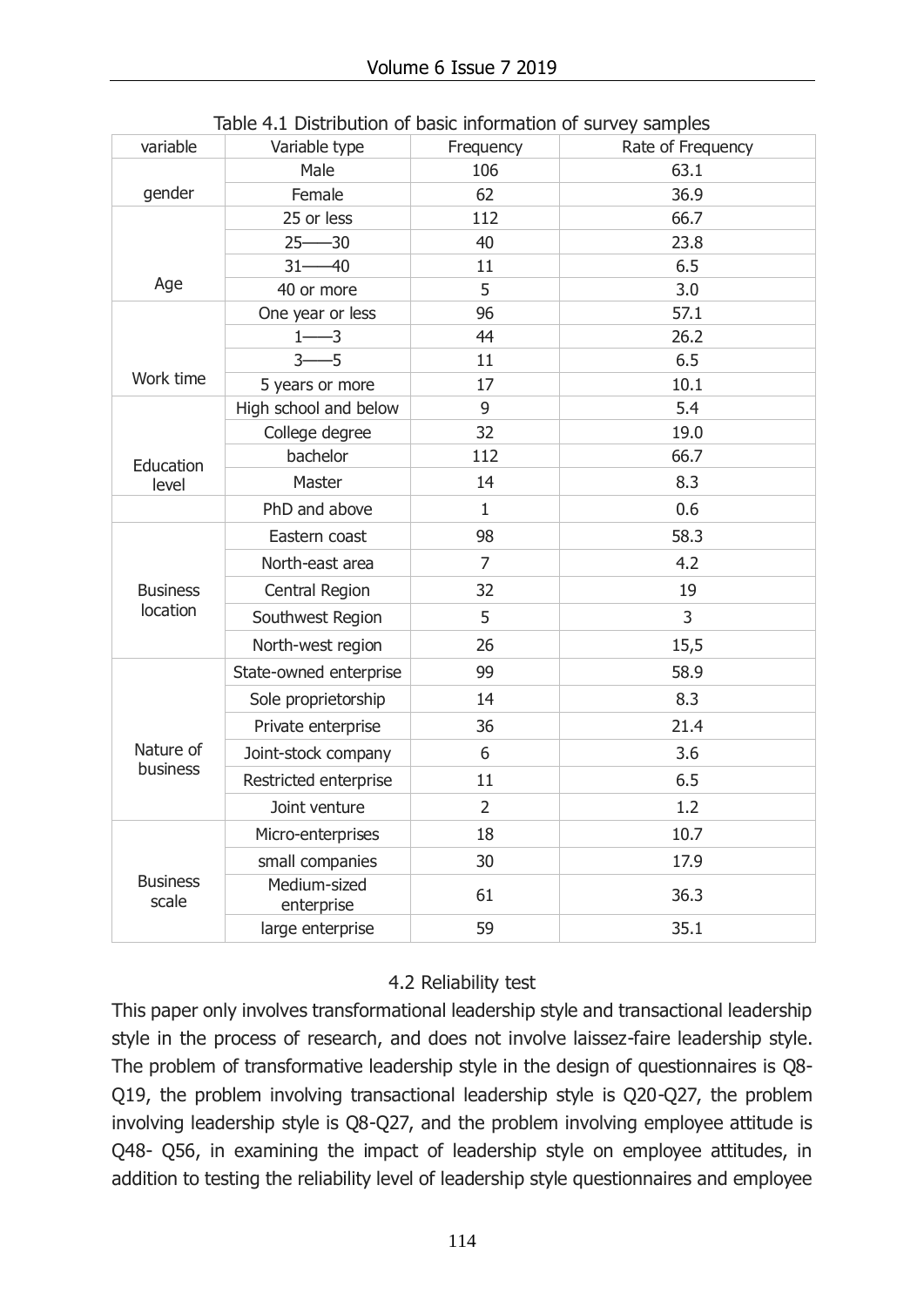attitude questionnaires, it should also cover specific leadership styles: the letter of change leadership style questionnaire and transactional leadership style questionnaire Degree level. Using SPSS19.0, the leadership style questionnaire, the transformational leadership style questionnaire, the transactional leadership style questionnaire, the employee attitude questionnaire, and the overall questionnaire were tested for reliability. The results of each reliability test are shown in Table 4.2 below:

| Survey                                             | Cronbach's Alpha | <b>Items</b> |
|----------------------------------------------------|------------------|--------------|
| Transformational leadership<br>style questionnaire | 0.852            | 12           |
| Transactional leadership style<br>questionnaire    | 0.808            | 8            |
| Leadership style questionnaire                     | 0.892            | 20           |
| Employee attitude<br>questionnaire                 | 0.878            | 9            |
| Total amount                                       | 0.917            | 29           |

Table 4.2 Cronbach's Alpha Coefficient Table for Reliability Analysis.

According to the above table, it can be concluded that the Cronbach's Alpha of the transformational leadership style questionnaire, the transactional leadership style questionnaire, the leadership style questionnaire, the employee attitude questionnaire, and the total questionnaire are all greater than 0.8. The value of the Cronbach α coefficient is between 0 and 1. Usually, if the α coefficient does not exceed 0.6, it is generally considered that the internal consistency is insufficient; when it reaches 0.7- 0.8, the scale has considerable reliability, and when it reaches 0.8-0.9, the reliability of the scale is very good. In the exploratory study, the Cronbach α coefficient should be at least 0.7 to accept, so the questionnaire can be considered to have high internal consistency and stability, and the reliability level is acceptable.

#### 4.3 Research sample style classification

Since there is not only a transformational leadership style and a transactional leadership style in the questionnaire, it is necessary to distinguish the transformational leadership style and transactional leadership style of the respondents who filled out the questionnaire. The options in the questionnaire all adopt Likert's 5-point scale method, which is decremented according to the degree of very consistent to very nonconformity, so the assignment is very consistent with 1, the basic conforms to the assignment 2, the uncertain assignment is 3, the basic The assignment of nonconformity is 4, and the assignment of very non-conformance is 5. The Q8-Q19 assignment involving the transformational leadership style is calculated as the average (transformation average), and the Q20-Q27 assignment involving the transactional leadership style is calculated as the average (transactional average). Finally, the size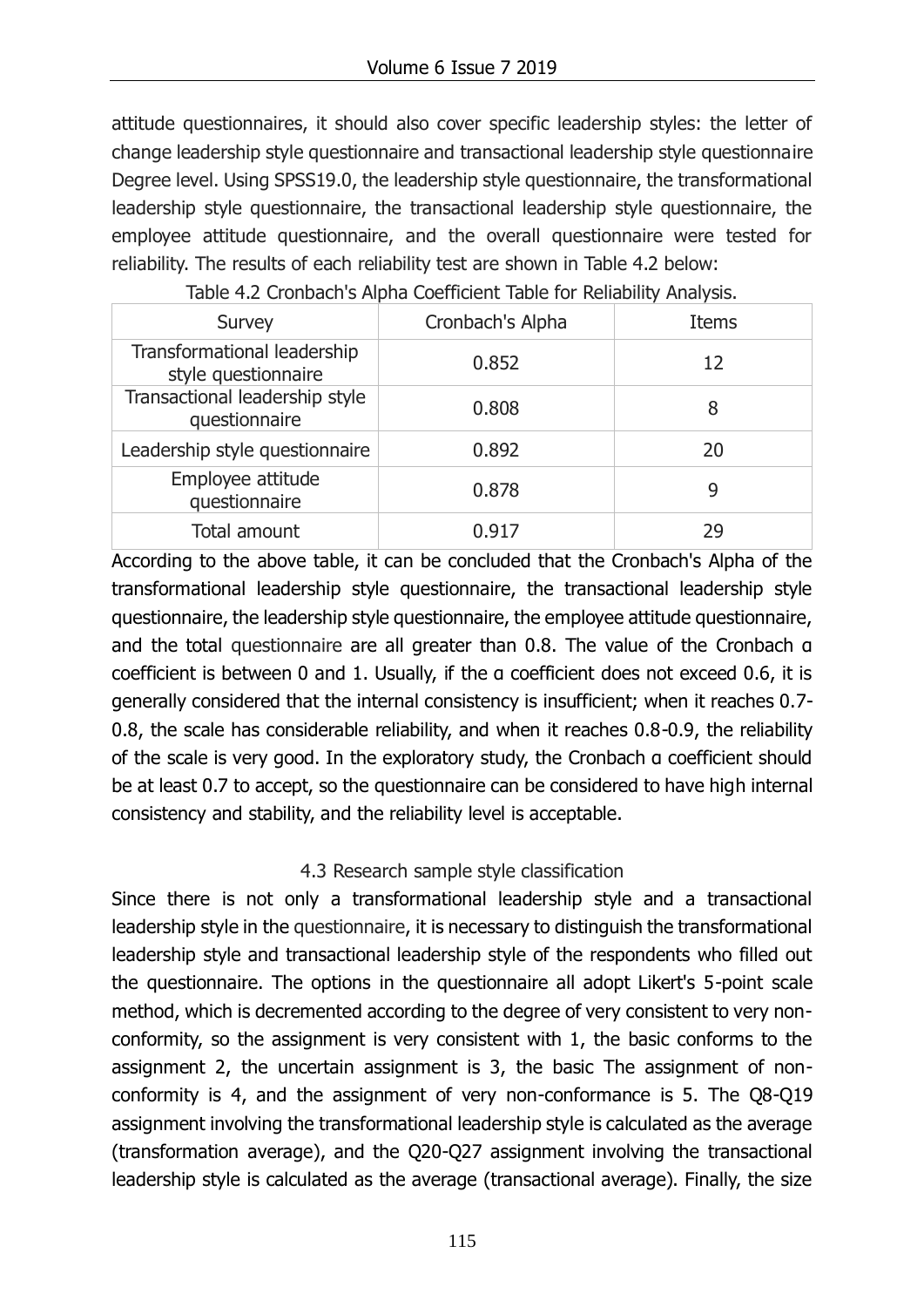of the transformational average and the transactional average are compared. Since the degree of conformity is decreasing, if the transformational mean is less than or equal to the transactional average, it is a transformational leadership style; if the transformational average A transactional leadership style is greater than the transactional average; if the transformational average is equal to the transactional average, the leadership style is an intermediate leadership style that is intermediate between transformational and transactional. The results of the measurements are shown in the following table:

| Leadership style                  | Frequency | percentage $(\% )$ |
|-----------------------------------|-----------|--------------------|
| Transformational leadership style | 86        | 51.2               |
| Transactional leadership style    | 64        | 38.1               |
| Intermediate leadership style     | 18        | 10.7               |

Table 4.3 Leadership Style Table

According to the SPSS analysis, 86 of the respondents who belonged to the transformational leadership style accounted for 51.2% of the respondents; 64 of the respondents who belonged to the transactional leadership style accounted for this time. 38.1% of the respondents; 18 respondents who belonged to the transactional leadership style, accounting for 10.7% of the respondents.

## 4.4 Empirical Analysis of Employees' Attitudes

Employee attitude is measured from three dimensions of cognition, emotion and behavior. The problem involved in cognition is Q54-Q56; the problem involved in emotion is Q48-Q50; the problem involved in behavior is Q51-Q53, the option is still adopted It is the five-point scale method of Likert, which is decremented according to the degree of very conforming to very non-conformity, so the assignment is very consistent with 1, the basic conforms to the assignment 2, the uncertain assignment is 3, and the basic non-conformity is assigned. 4. Very non-conforming assignments are 5. Therefore, when conducting an empirical analysis of employee attitudes, it is necessary to add the averages of the questions of each stage of Q54-Q56, Q48-Q50, Q51-Q53, and then find the cognitive, emotional, and behavioral Average number.

## 4.5 Analysis of variance

In order to detect whether gender, age, working hours, education level, location of the company, nature of the company and size of the company have significant differences in leadership style and employee attitude, this article will use one-way analysis of variance to detect gender, age, working hours, and academic qualifications.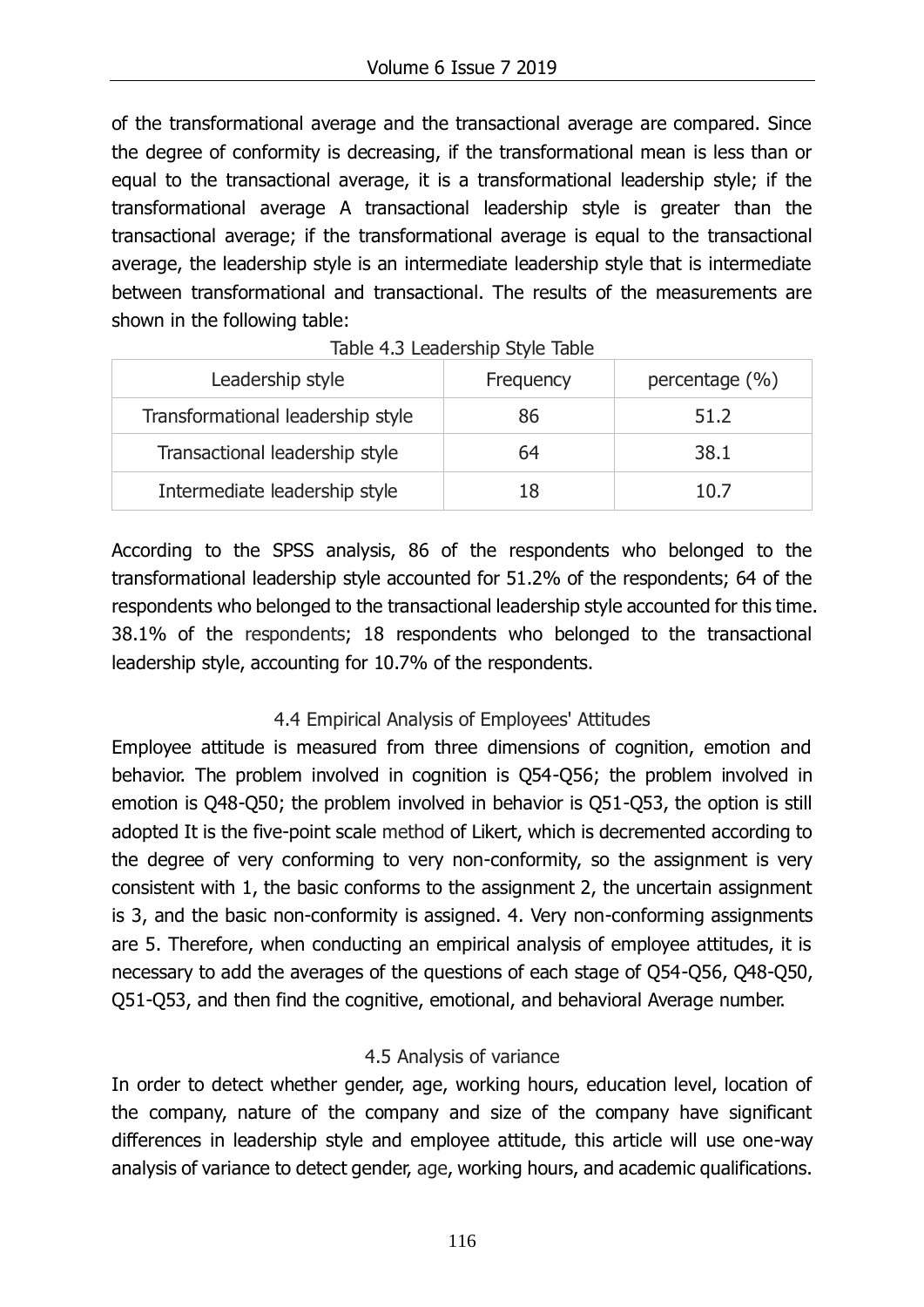Level, location of the company, nature of the company, and the size of the company's leadership in terms of leadership style and employee attitude. The transformational leadership style is defined as variable 1; the transactional leadership style is defined as variable 2; the intermediate leadership style is defined as variable 3. After the spss software analysis, the level of difference between gender and leadership style and employee attitude is as shown in Table 4.5.1; age, working time, education level, location of the company, nature of the enterprise and size of the firm in the transformational and transactional leadership style. The level of difference in employee attitudes is shown in Tables 4.5.2 and 4.5.3 below.

| Types of                            | Leadership style<br>employee attitude | Leadership style<br>employee attitude |  |
|-------------------------------------|---------------------------------------|---------------------------------------|--|
| Variance homogeneity                | 0.279                                 | 0.121                                 |  |
| Variance test significance<br>level | 0.982                                 | 0.102                                 |  |

| Table 4.5.1 Gender Variance Analysis Table |  |  |
|--------------------------------------------|--|--|
|                                            |  |  |

It can be concluded from Table 4.5. that the homogeneity level of the variance is 0.279 and 0.121, both of which are greater than 0.05, indicating that the variance has homogeneity. The variance test of leadership style and employee attitude was 0.982 and 0.102, both of which were greater than 0.05, so it can be considered that there is no significant difference in the overall variance. Therefore, gender has no significant difference in leadership style and employee attitude.

| <b>Types</b>             | Transformational<br>leadership style | Transformational<br>leadership style | Transformational<br>leadership style |
|--------------------------|--------------------------------------|--------------------------------------|--------------------------------------|
| age                      | 0.480                                | 0.345                                | 0.327                                |
| operating hours          | 0.874                                | 0.763                                | 0.840                                |
| Academic level           | 0.856                                | 0.634                                | 0.219                                |
| <b>Business location</b> | 0.273                                | 0.792                                | 0.156                                |
| Nature of business       | 0.399                                | 0.519                                | 0.693                                |
| <b>Business scale</b>    | 0.126                                | 0.336                                | 0.190                                |

Table 4.5.2 One-way ANOVA of demographic variables

From Table 4.5.2, it can be seen that the level of significance of transformational leadership style and age, working time, education level, location of the enterprise, nature of the enterprise, and size of the enterprise are 0.480, 0.874, 0.856, 0.273, 0.399, 0.126, respectively. More than 0.05, indicating that the variance has homogeneity. The transactional leadership style and the age, working time, education level, location of the enterprise, the nature of the enterprise, and the size of the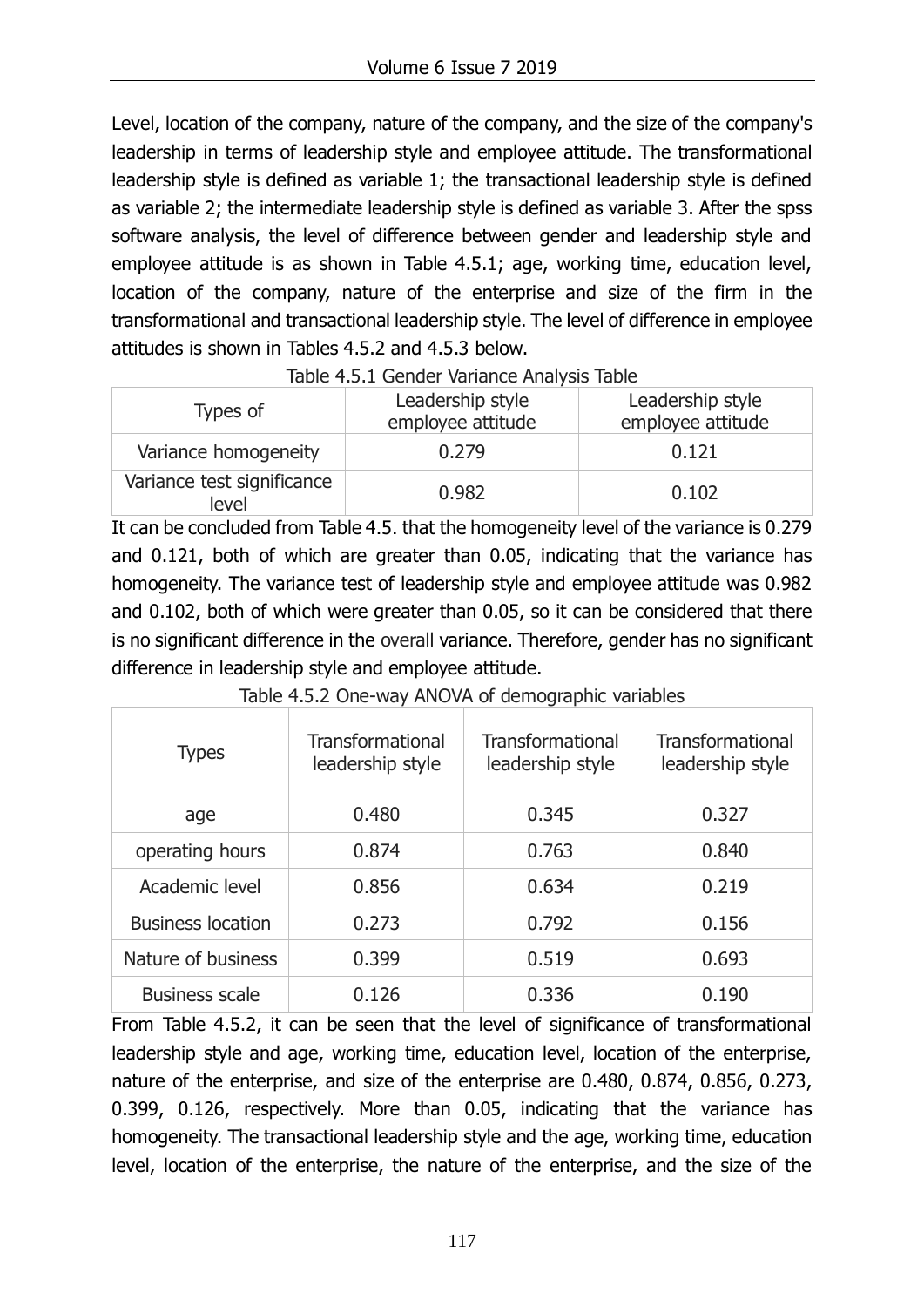enterprise are respectively 0.345, 0.763, 0.634, 0.792, 0.519, 0.336, which are all greater than 0.05, indicating that the variance has homogeneity. . The significant level of employee attitude and age, working time, education level, location of the enterprise, nature of the enterprise, and size of the enterprise were 0.327, 0.840, 0.219, 0.156, 0.693, and 0.190, respectively, which were all greater than 0.05, indicating that the variance was homogeneous.

| <b>Types</b>             | <b>Transformational</b><br>leadership style | Transformational<br>leadership style | Transformational<br>leadership style |
|--------------------------|---------------------------------------------|--------------------------------------|--------------------------------------|
| age                      | 0.364                                       | 0.215                                | 0.159                                |
| operating hours          | 0.623                                       | 0.658                                | 0.820                                |
| Academic level           | 0.524                                       | 0.633                                | 0.765                                |
| <b>Business location</b> | 0.911                                       | 0.717                                | 0.300                                |
| Nature of business       | 0.553                                       | 0.472                                | 0.624                                |
| <b>Business scale</b>    | 0.917                                       | 0.654                                | 0.332                                |

Table 4.5.3 Demographic Variable Variance Test (ANOVA) Results Table

From Table 4.5.3, it can be seen that the level of significance of transformational leadership style and age, working time, education level, location of the enterprise, nature of the enterprise, and size of the enterprise are 0.364, 0.623, 0.524, 0.911, 0.553, 0.917, respectively. Greater than 0.05 indicates that age, working time, education level, location of the company, nature of the company, and size of the firm have no significant impact on the transformational leadership style. The transactional leadership style and the age, working time, education level, location of the enterprise, the nature of the enterprise, and the size of the enterprise are 0.215, 0.658, 0.633, 0.717, 0.472, and 0.654, respectively, both of which are greater than 0.05, indicating the age and working time. The level of education, the location of the company, the nature of the company, and the size of the firm have no significant impact on the level of transactional leadership. The values of employee attitude and age, working time, education level, location of the enterprise, nature of the enterprise, and size of the enterprise are 0.159, 0.820, 0.765, 0.300, 0.624, and 0.332, respectively, which are greater than 0.05, indicating age, working time, and academic qualifications. Level, location of the company, nature of the company, and size of the company have no significant impact on employee attitudes. Therefore, the above factors may be excluded from being considered as controllable variables in the sample.

#### 4.6 Related analysis

#### 4.6.1 Analysis of Leadership Style and Employee Attitude

In order to measure the relationship between different leadership styles and employee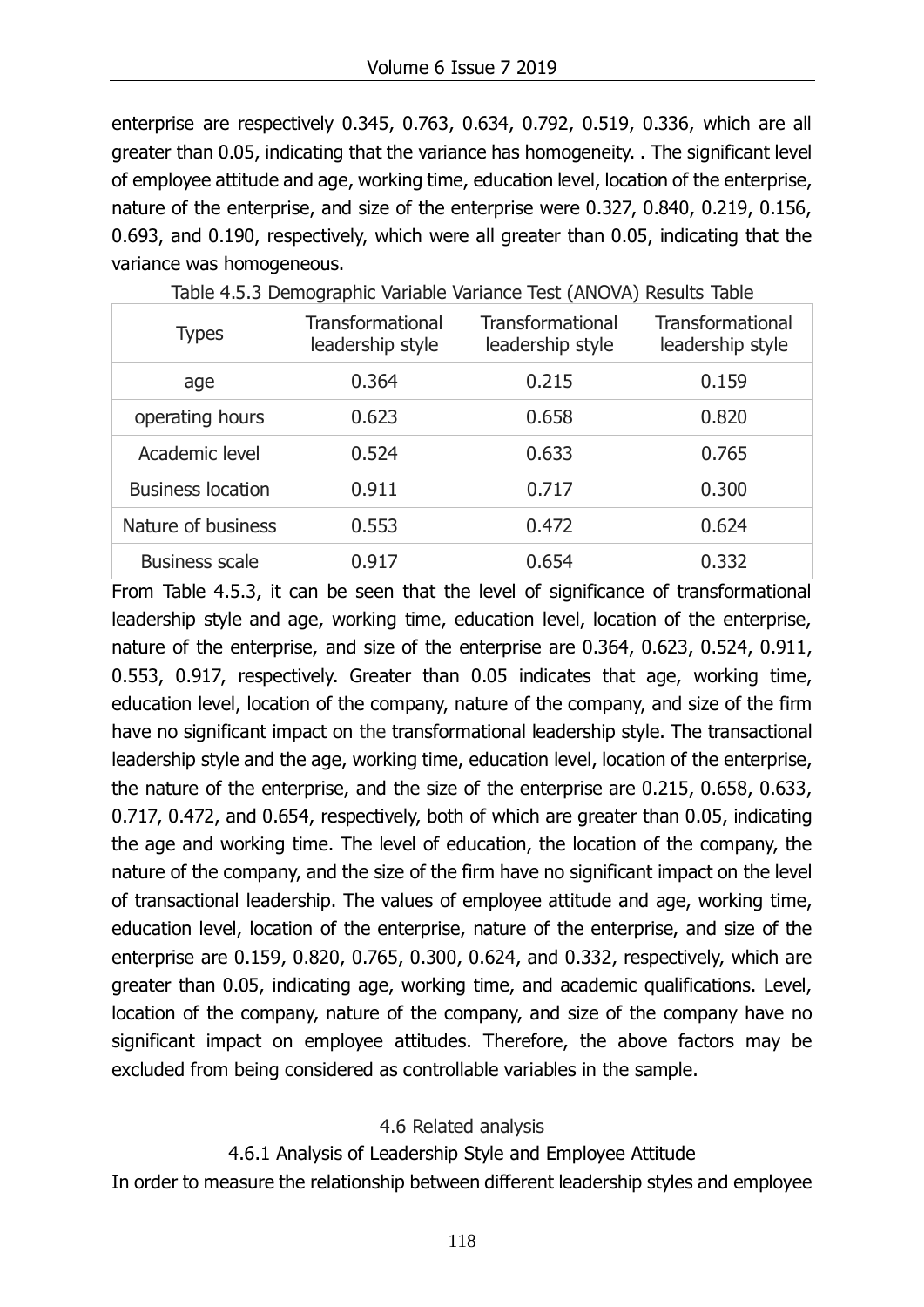attitudes in different corporate cultures, we use the correlation-bias correlation in spss software to analyze the relationship between the two, tough-type, hard work and enjoyment. , bet type, process type as a control variable, make a correlation analysis between transformational leadership style and transactional leadership style and employee attitude in different corporate culture backgrounds. For the absolute value of the correlation coefficient is generally above 0.8, it is considered that there is a strong correlation between the two, between 0.3 and 0.8, it can be considered that there is a weak correlation, 0.3 or less, and there is no correlation. The resulting analysis is shown in the following table.

Table 4.6.1 Correlation between leadership style and employee attitude in a tough guy's corporate culture

| ້<br>Leadership style                | Significant | Correlation |
|--------------------------------------|-------------|-------------|
| Transformational leadership<br>style | 0.453       | 0.012       |
| Transactional leadership style       | 0.463       | 0.040       |

According to Table 4.6.1, at the level of a=0.05, there is a significant positive correlation between the transformational leadership style and employee attitude in the context of a tough corporate culture, with a correlation coefficient of 0.453; at a level of a=0.05. In the background of the tough corporate culture, there is a significant positive correlation between transactional leadership style and employee attitude, with a correlation coefficient of 0.463. From this it can be concluded that the null hypothesis H1 is supported. In addition, we can draw from Table 4.6.1 that the transactionoriented leadership style is more relevant to employee attitudes in the context of a tough corporate culture.

 Table 4.6.2 Relevant Table of Leadership Style and Employee Attitude in Working Hard to Enjoy the Corporate Culture

| Leadership style                     | Significant | Correlation |
|--------------------------------------|-------------|-------------|
| Transformational leadership<br>style | 0.499       | 0.013       |
| Transactional leadership<br>style    | $-0.036$    | 0.895       |

According to Table 4.6.2, at the level of a=0.05, there is a significant positive correlation between the transformational leadership style and employee attitude in the context of hard work and enjoyment of corporate culture, with a correlation coefficient of 0.499; At the level of 0.05, there is no significant correlation between transactional leadership style and employee attitude in the context of hard work and enjoyment of corporate culture. From this it can be concluded that the null hypothesis H2 is supported.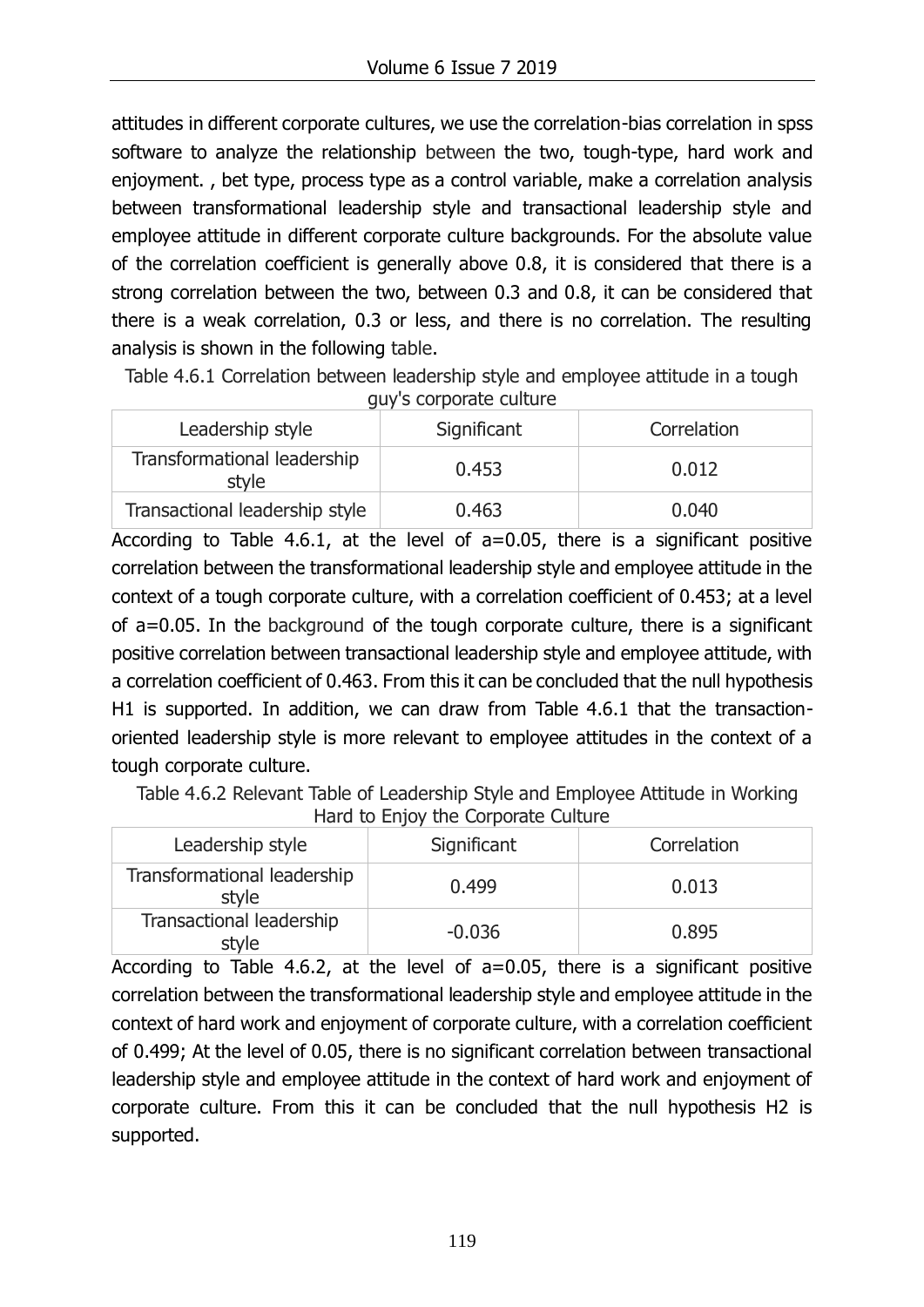| corporate culture                    |             |             |  |
|--------------------------------------|-------------|-------------|--|
| Leadership style                     | Significant | Correlation |  |
| Transformational leadership<br>style | 0.873       | 0.002       |  |
| Transactional leadership style       | 0.414       | 0.159       |  |

Table 4.6.3 Correlation between leadership style and employee attitude in bet-type corporate culture

According to Table 4.6.3, at the level of a=0.05, there is a significant positive correlation between the transformational leadership style and employee attitude in the context of the bet-type corporate culture, with a correlation coefficient of 0.873; at a level of a=0.05. On the background of the bet-type corporate culture, there is no significant correlation between transactional leadership style and employee attitude. From this it can be concluded that the null hypothesis H3 is supported.

Table 4.6.4 Correlation between leadership style and employee attitude in process-

| ononcea corporate cantare            |             |             |  |
|--------------------------------------|-------------|-------------|--|
| Leadership style                     | Significant | Correlation |  |
| Transformational leadership<br>style | $-0.783$    | 0.001       |  |
| Transactional leadership style       | 0.379       | 0.163       |  |

oriented corporate culture

According to Table 4.6.4, at the level of a=0.05, there is a significant negative correlation between the transformational leadership style and employee attitude in the context of process-based corporate culture, with a correlation coefficient of -0.783; at a=0.05 At the level, there is no significant correlation between transactional leadership style and employee attitude in the context of process-based corporate culture. From this it can be concluded that the null hypothesis H4 is supported.

4.6.2 Analysis of Leadership Style and Leader Management Quality Through the reading of the literature, we can find that the leadership style is also related to the management quality of the leader, so this article will conduct research through the leadership management ability that reflects the management quality of the leader. Leaders' management ability mainly involves the following aspects: thinking decision-making ability, planning ability, judgment ability, creative ability, investigation ability, persuasion ability, ability to understand people, ability to cultivate lower level, ability to mobilize enthusiasm and problem solving. ability. Different leadership styles are affected by different leaders' management abilities. The questionnaire questions of leader management ability correspond to Q28-Q37 in the questionnaire respectively, so the transformational and transactional leadership styles are related to the leader management ability. The resulting analysis is shown in Table 4.7.5 below: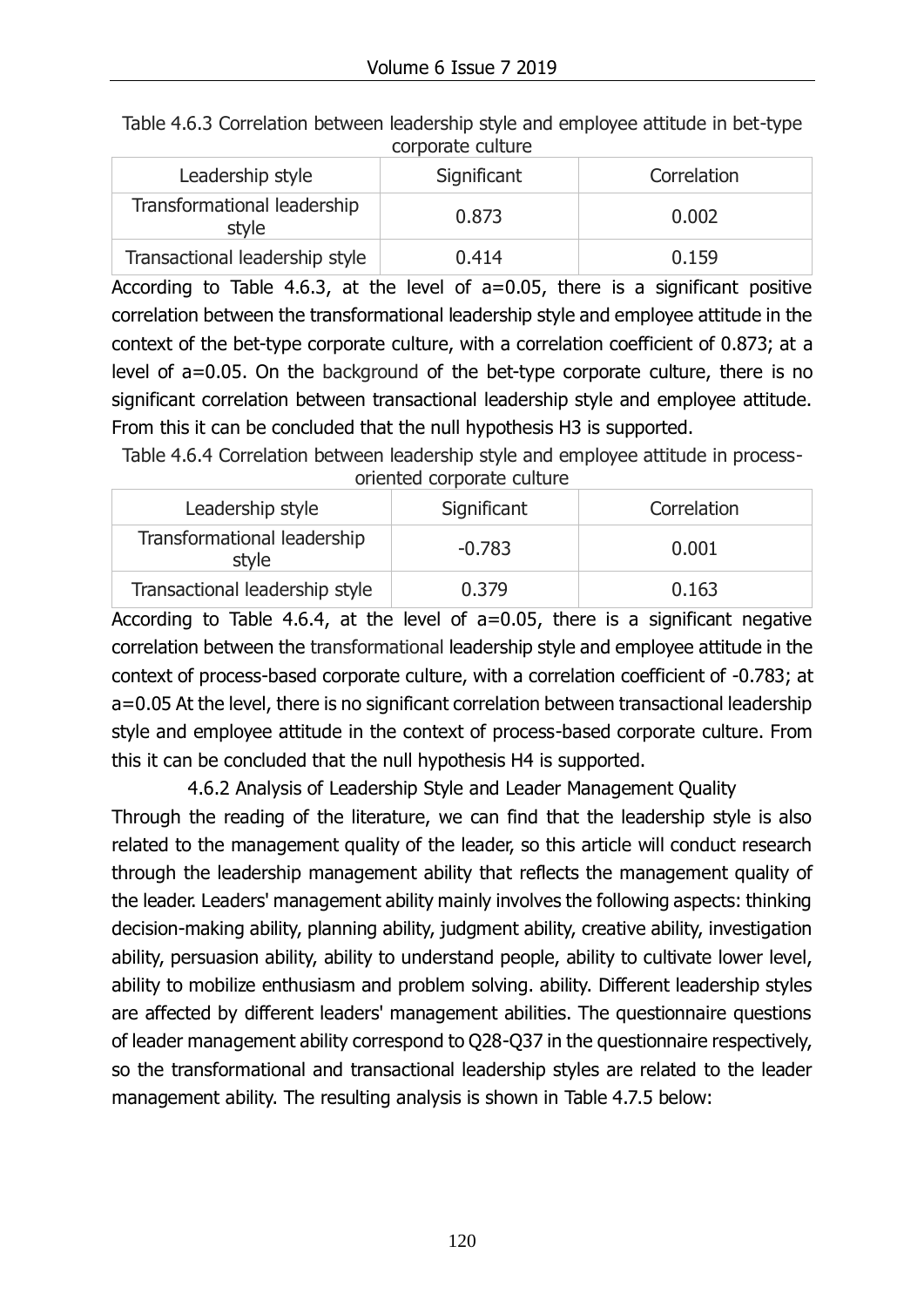| Correlation coefficient          | <b>Transformational</b><br>leadership style | Transactional leadership<br>style |
|----------------------------------|---------------------------------------------|-----------------------------------|
| thinking ability                 | $0.420**$                                   | $0.629**$                         |
| Planning ability                 | $0.549**$                                   | $0.373**$                         |
| Judging ability                  | $0.447**$                                   | $0.462**$                         |
| Creative ability                 | $0.454**$                                   | $0.547**$                         |
| Investigation ability            | $0.449**$                                   | $0.615**$                         |
| Persuasive ability               | $0.382**$                                   | $0.559**$                         |
| Understanding ability            | $0.483**$                                   | $0.493**$                         |
| Cultivate subordinate<br>ability | $0.495**$                                   | $0.358**$                         |
| Mobilizing enthusiasm            | $0.519**$                                   | $0.451**$                         |
| Problem solving ability          | $0.362**$                                   | $0.601**$                         |

Table 4.7.5 Relationship between leader management ability and leadership style

Note: \*\*. Significantly correlated at .01 level (both sides)

According to the above table 4.6.5, the following conclusions can be drawn:

(1) Different leaders have different management capabilities and different leadership styles;

(2) Correlation coefficient between transformational leadership style and transactional leadership style and thinking ability, planning ability, judgment ability, creative ability, investigation ability, persuasion ability, ability to cultivate subordinates, ability to mobilize enthusiasm, and ability to solve problems Both are greater than 0.3, and they can be considered to be related;

(3) By comparing the absolute value of each leadership management ability with the transformational leadership style and transactional leadership style, we can find the correlation coefficient ratio and transaction of planning ability, cultivating subordinate ability, mobilizing enthusiasm ability and transformational leadership style. The correlation coefficient of the style of leadership is large, so it can be concluded that the ability to plan, develop the ability of the subordinate, and mobilize the enthusiasm have a greater impact on the transformational leadership style;

## **5. Research conclusions**

This study introduces the empirical analysis method of this paper through the introduction of the questionnaire; through the descriptive analysis, analysis of variance and related analysis, the transactional and transformational leadership styles and employee attitudes are in the tough guy type, work hard, enjoy the type, process type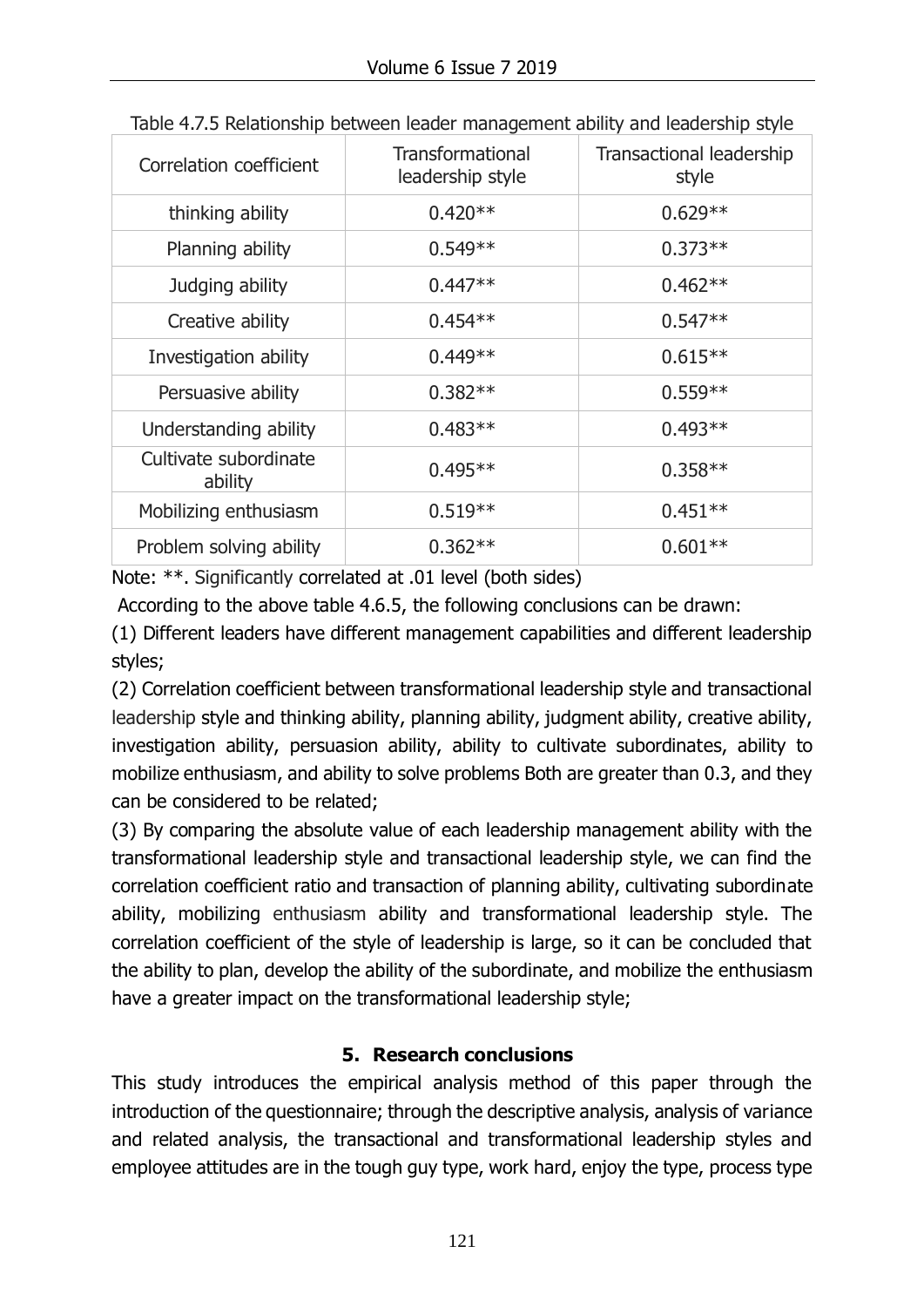It analyzes and describes the correlation between the four corporate culture backgrounds and the bet type. Based on the collected questionnaire data, the following conclusions can be drawn:

5.1

### 5.2 Impact of demographic variables on variables

Using independent sample test to detect the difference of gender in leadership style and employee attitude, using one-way analysis of variance to detect gender, age, working time, education level, location of the company, nature of the company and size of the company in leadership style and employee attitude At the level of difference, demographic variables such as gender, age, working time, education level, location of the company, nature of the enterprise, and size of the firm were found to have no significant impact on transformational and transactional leadership styles and employee attitudes.

5.3 Relationship between transformational leadership style and employee attitude The conclusions of the relationship between transformational leadership style and employee attitude in the four corporate cultures of tough guys, hard work, enjoyment, process and bet are as follows:

Table 5.1 Hypothesis of relationship between leadership style and employee attitude

| Research hypothesis                                                                                                                                                      |     |
|--------------------------------------------------------------------------------------------------------------------------------------------------------------------------|-----|
| H1: In the context of a tough corporate culture, there is a positive<br>correlation between transformational leadership and employee<br>attitudes.                       | Yes |
| H2: In the context of working hard and enjoying the corporate culture,<br>there is a positive correlation between transformational leadership and<br>employee attitudes. | Yes |
| H3: In the context of a bet-type corporate culture, there is a positive<br>correlation between transformational leadership and employee<br>attitudes.                    | Yes |
| H4: In the context of process-based corporate culture, there is a<br>negative correlation between transformational leadership and employee<br>attitudes                  | Yes |

In addition, we can find out that in the context of the tough corporate culture, leaders are more suitable for transactional leadership styles by analyzing the correlation between transformational leadership style and transactional leadership style and employee attitude in different corporate cultures. In the context of a corporate culture of hard work and enjoyment, the leader is more suitable for transformational